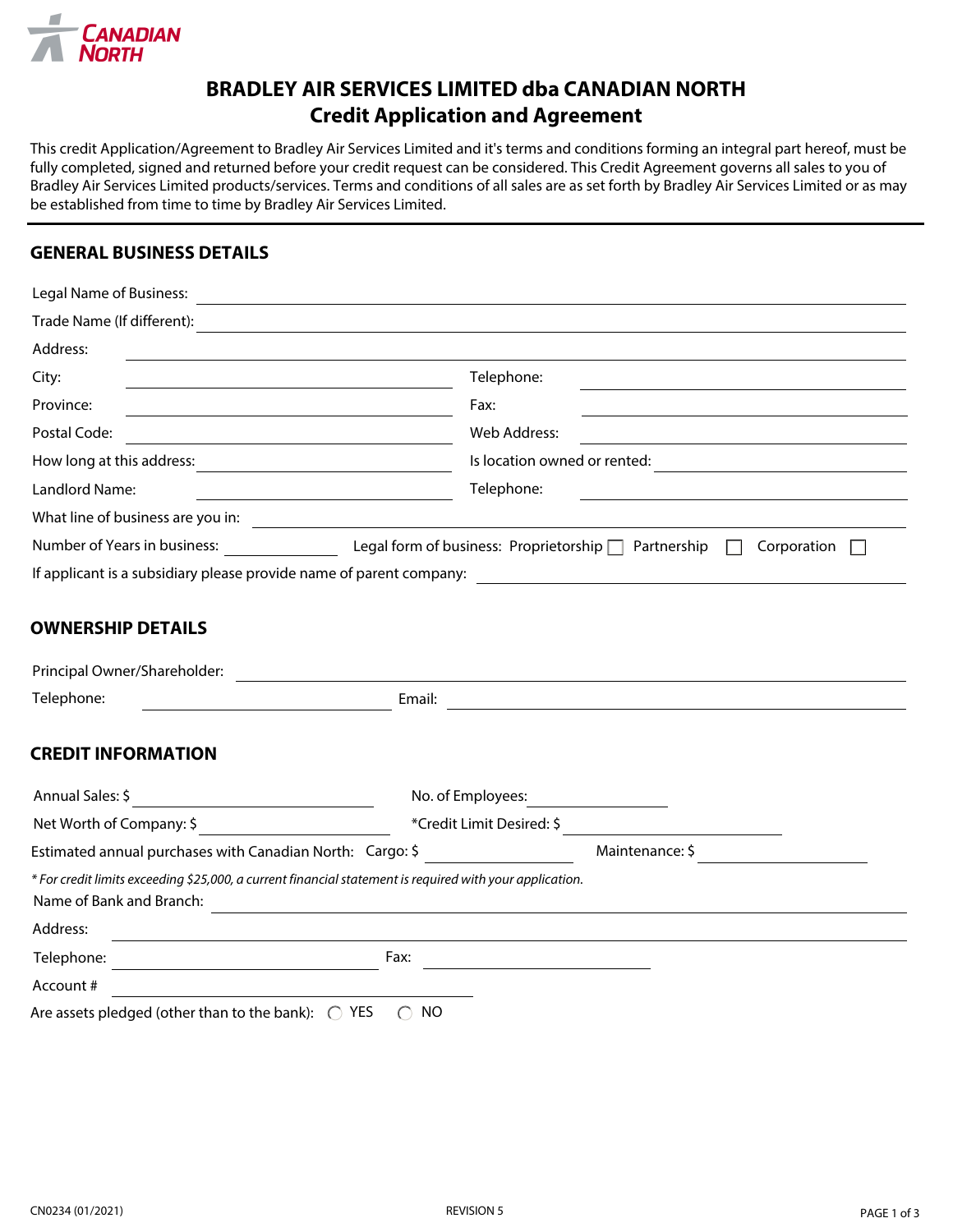

# **BRADLEY AIR SERVICES LIMITED dba CANADIAN NORTH Credit Application and Agreement**

### **TRADE REFERENCES**

| 1. Name of Supplier:                                        |                                              |              |  |
|-------------------------------------------------------------|----------------------------------------------|--------------|--|
| Address:                                                    |                                              |              |  |
| Telephone:                                                  | Fax:                                         | Account#:    |  |
| Are assets pledged (other than to the bank): $\bigcirc$ YES | <b>NO</b><br>$\bigcap$                       |              |  |
| 2. Name of Supplier:                                        |                                              |              |  |
| Address:                                                    |                                              |              |  |
| Telephone:                                                  | Fax:                                         | Account#:    |  |
| Are assets pledged (other than to the bank): $\bigcirc$ YES | NO.<br>$\bigcap$                             |              |  |
| 3. Name of Supplier:                                        | <u> 1980 - Johann Barn, fransk politik (</u> |              |  |
| Address:                                                    |                                              |              |  |
| Telephone:                                                  | Fax:                                         | Account#:    |  |
| Are assets pledged (other than to the bank): $\bigcirc$ YES | <b>NO</b><br>$\bigcap$                       |              |  |
| <b>ACCOUNT ADMINSTRATION</b>                                |                                              |              |  |
| Preferred Language: English□                                | French $\Box$                                |              |  |
| Billing Address (If different):                             |                                              |              |  |
| City:                                                       | Province:                                    | Postal Code: |  |
| <b>Contact Person for Payment:</b>                          |                                              |              |  |
| Telephone:                                                  | Fax:                                         |              |  |
| Email:                                                      |                                              |              |  |